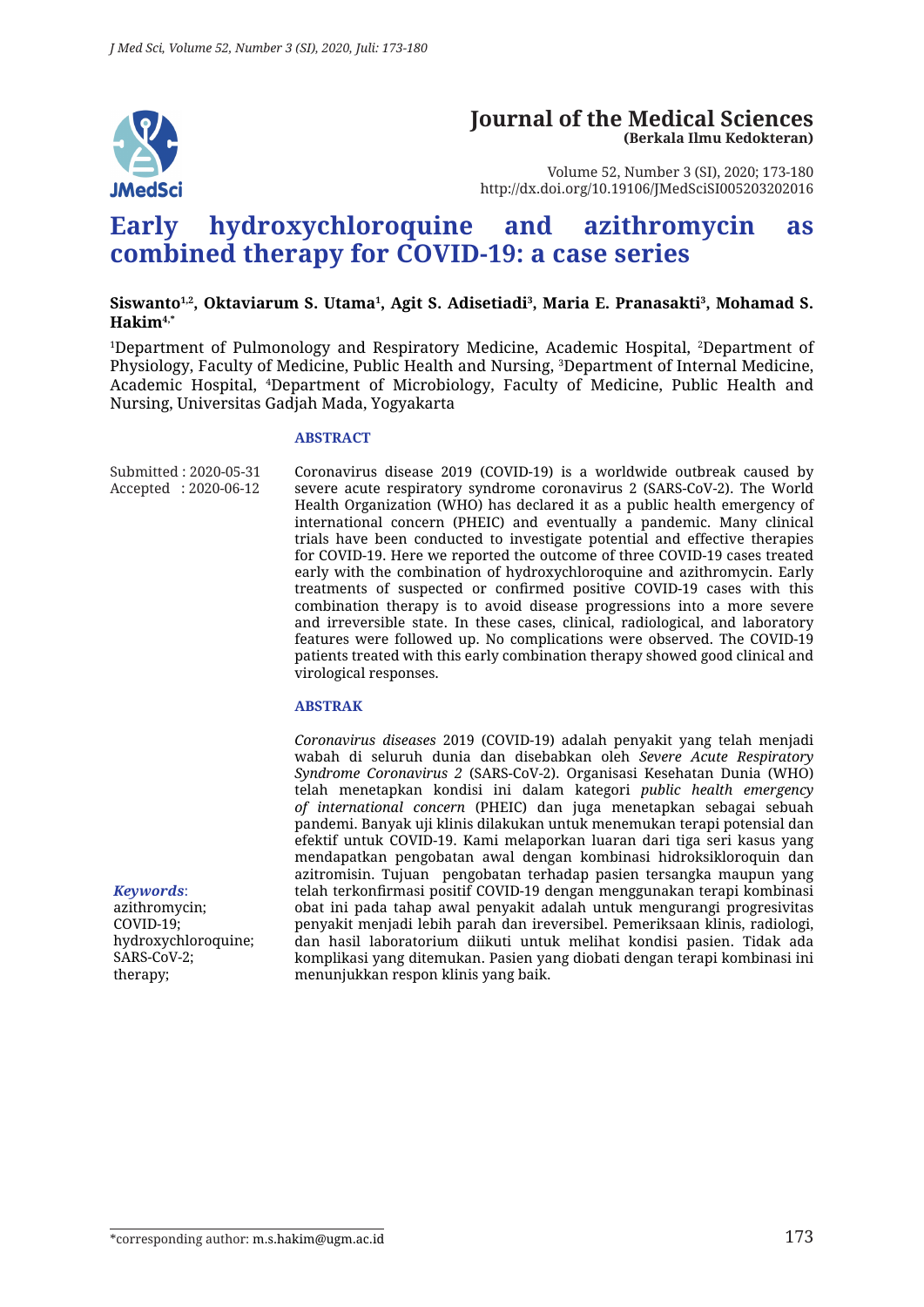# **INTRODUCTION**

Coronavirus disease 2019 (COVID-19) is a global outbreak caused by severe acute respiratory syndrome coronavirus 2 (SARS-CoV-2). It was first reported in Wuhan, China on December 2019, before rapidly spreading to the rest of the world. $1-3$  As of May 29, 2020, there have been more than 5.7 million cases and 350,000 deaths in more than 200 countries.4 The World Health Organization (WHO) has declared this situation as a public health emergency of international concern (PHEIC) and eventually a pandemic. Current pieces of evidence suggest that SARS-CoV-2 can be transmitted via droplets, close contacts, and contaminated objects. The incubation period ranges from 2-14 days.5,6

The classic symptoms of COVID-19 include fever, dry cough, shortness of breath, sore throat, malaise, and diarrhea. Anosmia and ageusia can be found in some cases. Acute respiratory distress syndrome and septic shock have occurred in severe cases. Chest imaging has shown multiple infiltrative patches and ground glass appearance in both lungs.<sup>6,7</sup>

There is an urgent need to treat the disease and to limit the duration of virus carriage with an effective treatment. Among drug candidates to treat COVID-19, hydroxychloroquine (HCQ) and azithromycin (AZ) are suggested to have beneficial effects when they are simultaneously administered. Since both drugs have been shown to have antiviral activities, such combination may both act as an antiviral therapy and prevent bacterial super-infections. 8-11 Therefore, these two drugs are administered for suspected or COVID-19 positive patients. However, both drugs still have limited clinical evidence on its efficacy for COVID-19.12 In this report, we present three cases of COVID-19 patients receiving early combined therapy with

HCQ and AZ. "Early state" is defined as highly suspected COVID-19 patients, but quantitative reverse transcriptionpolymerase chain reaction (RT-PCR) results from nasopharyngeal swab have not been obtained.13 Signed informed consent was received from each patient presented in this case series. All three patients were treated in the Academic Hospital of Universitas Gadjah Mada, a referral hospital in Yogyakarta, Indonesia.

# **CASE 1**

A 70-year-old woman was referred to the emergency unit with a chief complaint of fever for two weeks. The patient also felt nauseous, shortness of breath, fatigue, and sometimes cough. The patient has a previous medical history of hypertension. The patient had a travel history to Semarang, Central Java (a local transmission region in Indonesia) two weeks before hospital admission.

Vital sign examinations on admission were: blood pressure 130/80 mmHg, heart rate 76 bpm, respiratory rate 36x/min, temperature 36.9°C, SpO2 90% room air, and 97% with 4 liters per minute (lpm) oxygen via nasal cannula. No murmur or gallops were found during heart auscultations. Lung auscultation found crackles on both lungs.

Laboratory results were white blood cell (WBC) count 5500/uL, neutrophil 69.1%, lymphocyte 26.1%, monocyte 3.9%, hematocrit (HCT) 37%, hemoglobin (HB) 12.6 g/dL, platelet (PLT) 227.000/uL, potassium 3.1 mmol/L, ureum 15.5 mg/ dL, creatinine 0.65 mg/dL, procalcitonin 0.09 ng/ml, positive C-reactive protein (CRP) 24 ug/ml, and postprandial blood glucose 206 mg/dL. No bacteria were detected in the sputum culture. The electrocardiogram (ECG) showed normal sinus rhythm and had a QTc interval of less than 500 ms (475 ms). Chest X-ray revealed infiltrate in the right suprahilar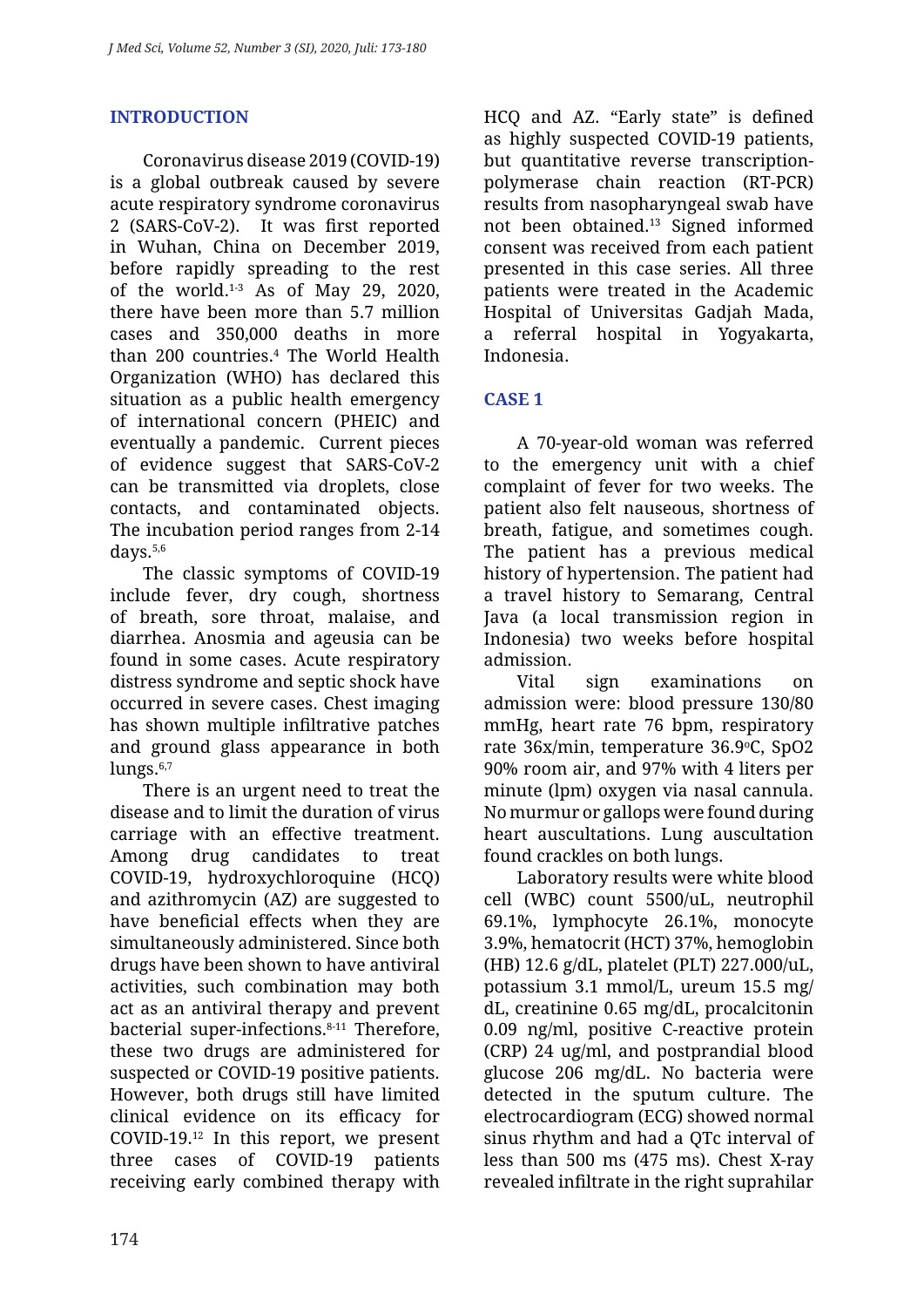region (FIGURE 1).

We performed RT-PCR for COVID-19 testing by the nasopharyngeal swab. However, the result was delayed due to overload samples in the reference laboratory in our provincial regions. At the beginning of the pandemic, there was only one reference laboratory in our province that was able to perform RT-PCR for COVID-19. Thus, the patient was diagnosed with suspected severe COVID-19, mild hypokalemia, hyperglycemia, and primary hypertension. She was treated with hydroxychloroquine 400 mg per orally (PO) BID on the first day and continued with 200 mg BID until 5 days. We combined it with azithromycin 500 mg PO QD for 5 days. We also treated her comorbid conditions (candesartan 8 mg PO QD, metformin 500 mg PO QD, paracetamol 500 mg PO TID, KSR 1 tablet PO QD, and curcuma 1 tablet PO TID).

Oxygen requirement was increased from 4 lpm oxygen via nasal cannula on arrival to 8 lpm with a non-rebreathing mask on day 2 (oxygen saturation was 95- 97%). On day 3, it was given back to 4 lpm oxygen via nasal cannula. Improvement was observed on day 5 without oxygen via nasal cannula (oxygen saturation 96%). An ECG follow-up showed normal results (QTc interval 428-435 ms).

RT-PCR had not existed yet on day 6 since hospitalization, but the clinical condition was stable. We decided to discharge the patient by educating the COVID-19 protocol to prevent transmission, and we evaluated one week later after the discharge. Then, the first and second RT-PCR results were positive.

During clinical evaluation at one week after the discharge, the patient was free from any signs and symptoms. Complete blood count was within normal limit, postprandial blood glucose was 134 mg/dL, negative CRP, and chest X-ray was normal (FIGURE 1). The patient was treated for her previously established diseases (metformin 500 mg PO QD and amlodipine 10mg PO QD), and the multivitamin was given. The RT-PCR from nasopharyngeal swabs were still positive on day  $21<sup>st</sup>$  and  $22<sup>nd</sup>$ . RT-PCR evaluation from nasopharyngeal swabs on day  $28<sup>th</sup>$  and  $29<sup>th</sup>$  after onset were negative. Thus, the patient had a full recovery.

# **CASE 2**

A 42-year-old man was admitted to the hospital with a chief complaint of shortness of breath since three days prior to admission, followed by cough, fever, and hypogeusia. The patient had a contact history with COVID-19 patient several days before admission. Vital signs on presentation included blood pressure 118/78 mmHg, heart rate 110 bpm, respiratory rate 22x/min, temperature  $37.9$ °C, SpO2 97% with 3 lpm oxygen via nasal cannula. No murmur or gallops were found, and lung auscultation found crackles on both lungs.

The laboratory results were WBC count 5800/uL, neutrophil 69.2%, lymphocyte 20.3%, monocyte 10.3%, HCT 40.1%, HB 13.6 g/dL, PLT 180000/ uL, potassium 3.8 mmol/L, sodium 135 mmol/L, chloride 95 mmol/L, ureum 16 mg/dL, creatinine 0.74mg/dL, positive CRP, serum glutamic oxaloacetic transaminase(SGOT) 45 u/L, serum glutamic pyruvic transaminase (SGPT) 40 u/L, and blood gas analysis were pH 7.45, PCO2 29.0 mmHg, cHCO3 19 mmol/l, and PO2 98.7 mmHg.

The ECG result was normal sinus rhythm and had a QTc interval of less than 500 ms (344 ms). The chest X-ray revealed bilateral pneumonia (FIGURE 1). The first RT-PCR from nasopharyngeal swab was positive for SARS-CoV-2. Thus, the patient was diagnosed with moderate COVID-19. He was treated with hydroxychloroquine 400 mg PO BID on the first day and continued with 200 mg BID for 10 days combined with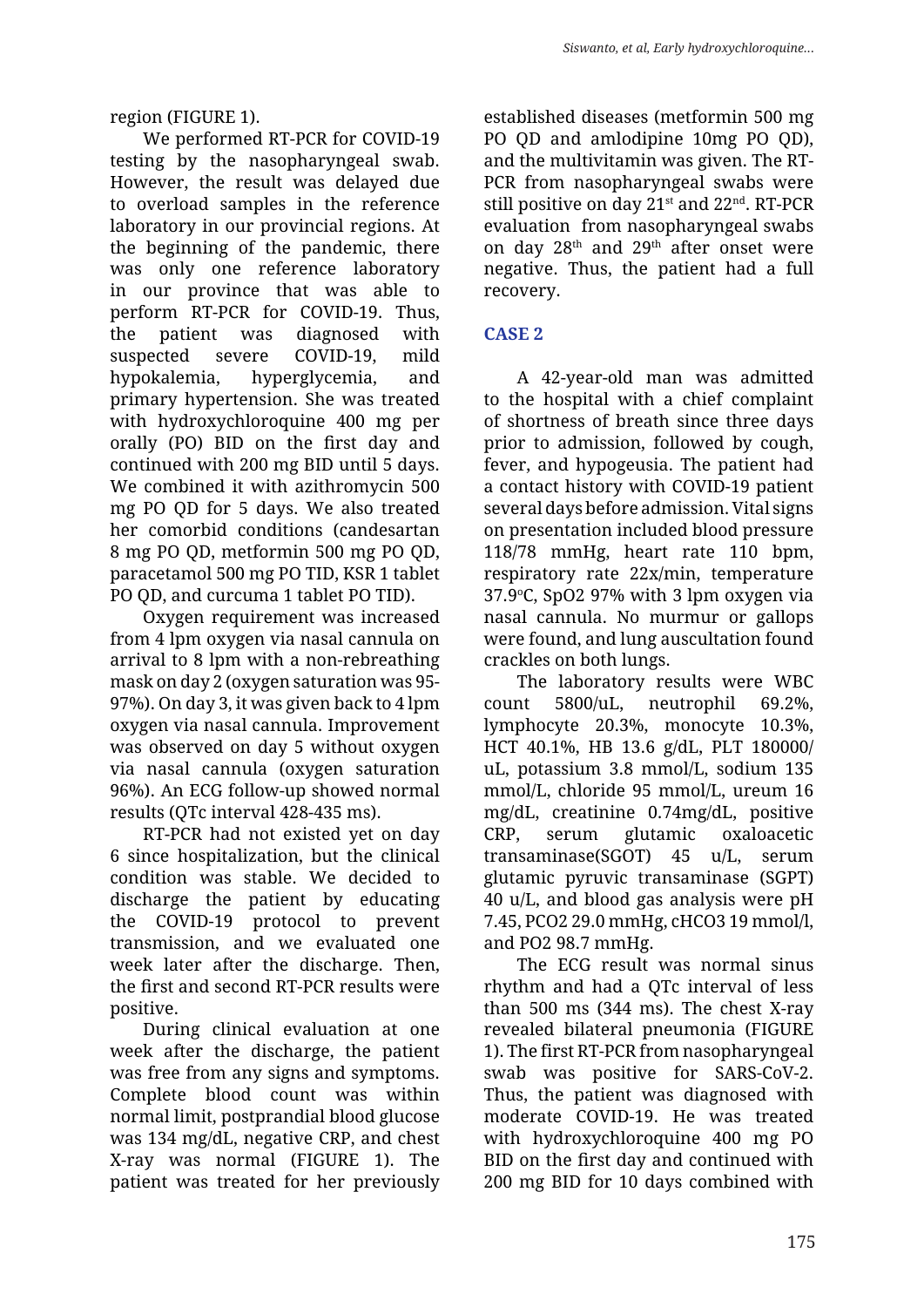azithromycin 500 mg PO QD on the first day and continued with 250 mg QD for 4 days. Paracetamol 500 mg PO TID, multivitamin (caviplex) one tablet PO BID, N-acetylcysteine (NAC) 200 mg PO TID, and vitamin C injection 200mg TID were given as supportive treatment. There were no fever and shortness of breath, only cough remained on day 3.

The second RT-PCR from nasopharyngeal swab was still positive on day 4. No symptoms were reported but the CRP test was still positive on day 5. Follow-up ECG showed normal results (QTc interval 409-423 ms). The chest X-ray showed improvement and RT-PCR nasopharyngeal swabs were negative on day 11 and 12, consecutively. The chest X-ray showed further improvement on day 18 (FIGURE 1). The patient was discharged on the 19<sup>th</sup> day.

# **CASE 3**

A30-year-old woman was admitted to the hospital with a chief complaint of fever for 3 days. The patient also complained of cough and sore throat. She had close contact with her husband who died of COVID-19. Vital signs on presentation included: blood pressure 110/70 mmHg, heart rate 110 bpm, respiratory rate 20x/min, temperature 37.8°C, SpO2 98% at room air. Heart and lung examinations were within normal limits. The laboratory results were WBC count 4300 u/L, neutrophil 49.1%, lymphocyte 42.1%, monocyte 8.6%, HCT 43.8%, HB 15.0 g/dL, PLT 111000 u/L, positive CRP, and negative immunoglobulin (Ig) G and M (IgG/IgM) of SARS-CoV-2 antibody test. ECG revealed sinus tachycardia (heart rate 122 bpm) and had a QTc interval of less than 500 ms (390 ms). The patient was diagnosed with acute upper respiratory infection and acute pharyngitis. Mild infection of SARS-CoV-2 was suspected. Since the clinical diagnosis of this patient was acute upper respiratory infection, we did not perform chest X-ray examination.

She was treated with hydroxychloroquine 400 mg PO BID on the first day and continued with 200 mg PO BID for seven days. We also treated her with azithromycin 500 mg PO QD for 6 days. Paracetamol 500 mg PO TID, multivitamin (caviplex) 1 tablet PO BID, curcuma 1 tablet PO TID, N-acetylcysteine (NAC) 200 mg PO BID, and vitamin C injection 200 mg TID as supportive treatment. We did an RT-PCR test for SARS-CoV-2 from nasopharyngeal swab on day 2 and day 3 and the results were positive. The diagnosis of mild COVID-19 was established. CRP test was negative on day 6. There were no symptoms since day 3 but ECG still showed sinus tachycardia and had QTc interval 370-419 ms until day 7. The ECG was normal on day 8. We conducted IgG/IgM SARS-CoV-2 antibody test on day 9 and the result was positive. RT-PCR from nasopharyngeal swab was delivered on day 13 and day 14, and the results were negative. The patient was later discharged after 17 days of hospital admission.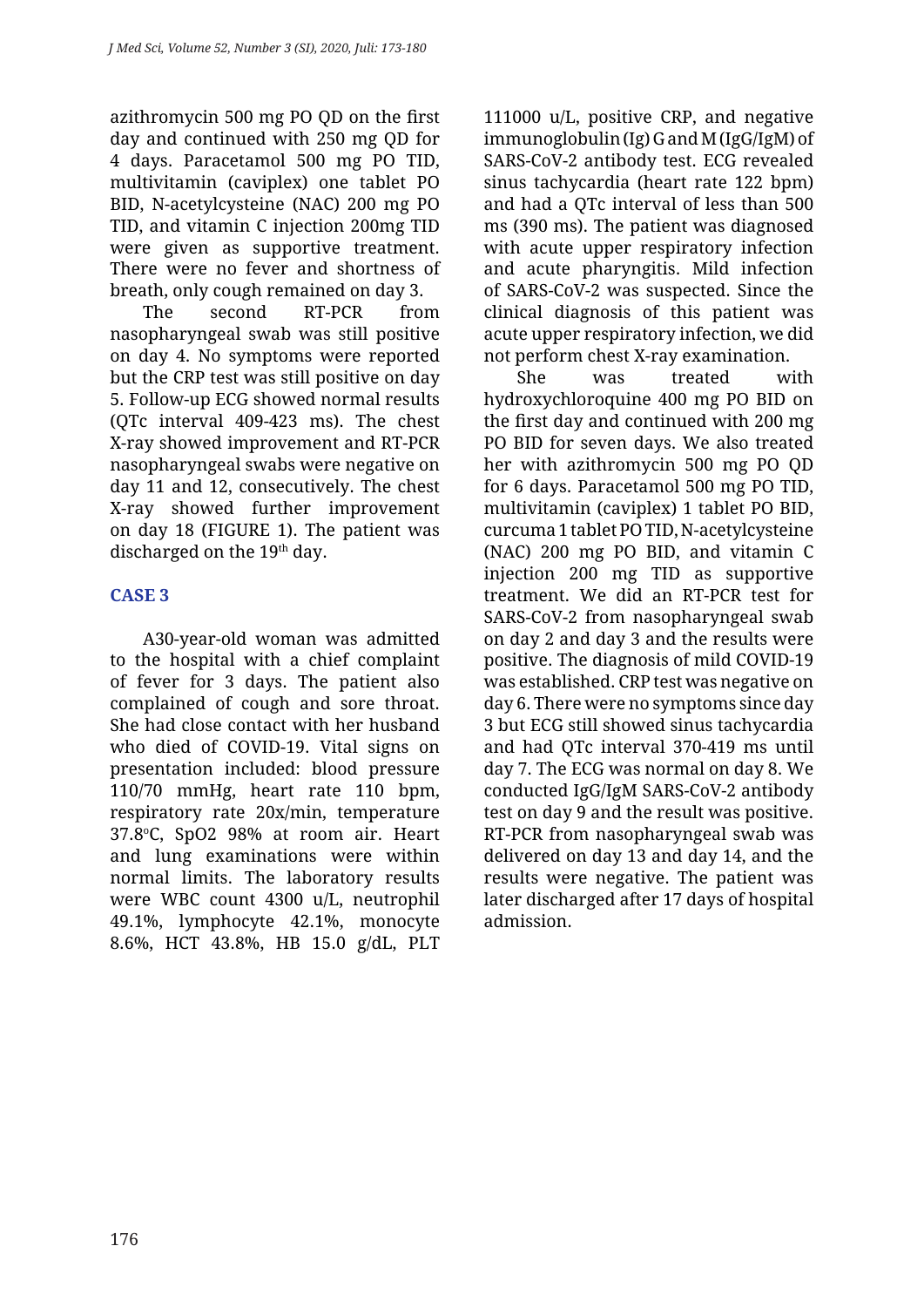#### CXR on admission CXR on discharged



FIGURE 1. Chest X-ray examination for patient 1 (A and B) and patient 2 (C and D), both on admission (A and C) and discharge (B and D).

The clinical course of all cases are summarized in TABLE 1.

| Case<br>Number | Highly<br>suspected<br>covid-19 | Treatment<br>start | Confirmed<br>COVID-19 based<br>on first RT-PCR | Clinical<br>improvement | Negative RT-PCR |
|----------------|---------------------------------|--------------------|------------------------------------------------|-------------------------|-----------------|
|                | Day 1                           | Day 1              | Day 10                                         | Day 5                   | Day 20          |
|                | Day 1                           | Day 1              | Day 6                                          | Day 3                   | Day 8           |
| 3              | Day 1                           | Day 1              | Day 11                                         | Day 3                   | Day 12          |

| TABLE 1. Clinical course of each case (day 1 refers to day on admission) |  |  |  |  |  |  |  |  |  |  |  |
|--------------------------------------------------------------------------|--|--|--|--|--|--|--|--|--|--|--|
|--------------------------------------------------------------------------|--|--|--|--|--|--|--|--|--|--|--|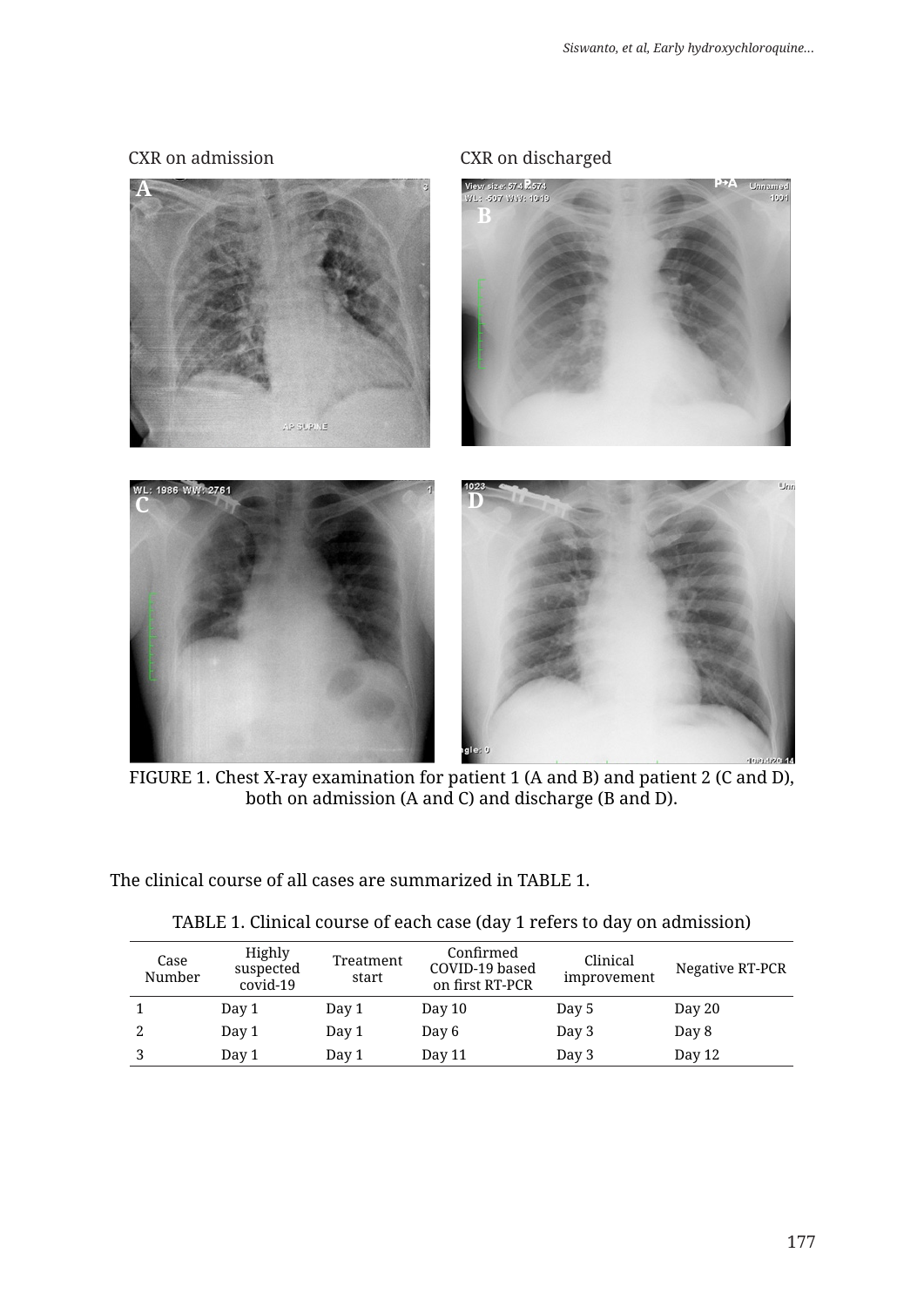# **DISCUSSION**

The therapeutic management of patients is an urgent need to treat symptoms, shortening viral shedding, and avoiding progression to a serious state. By administering hydroxychloroquine in combination with azithromycin in early state, we were able to observe improvement in all three cases. It is necessary to avoid a worsening progression, which usually occurs around the tenth day and may result in acute respiratory distress syndrome, the prognosis of which, in particular in the elderly, is poor.12

The protocol in our hospital is that patient with highly suspected COVID-19 should get additional examination (complete blood count, chest X-ray, ECG, RT-PCR on day 1 and day 2, and other examinations based on clinical indications). RT-PCR is only performed to person under surveillance who has positive rapid diagnostic test or patient under observation. If there is no contraindication, the patient will be given hydroxychloroquine and azithromycin in the early state. Vitamin C and symptomatic treatment can be given as supportive treatment. This protocol is in accordance with the guideline of COVID-19 treatment in Indonesia.13 Then, the patient should be followed up for clinical signs and symptoms, ECG, and chest X-ray (if there is pneumonia). If the results of RT-PCR were positive, the third and fourth RT-PCR should be performed. The patient can be discharged if the third and fourth results of RT-PCR were negative. The additional examination should be performed based on the indication of evaluation. If the results were still positive, fifth and sixth RT-PCR should be performed. The RT-PCR is continually repeated until there are two consecutive negative results.

Severity of the disease is associated with high viral RNA load in COVID-19 patients. In these cases, the combination of hydroxychloroquine and azithromycin is found to be effective in clearing viral nasopharyngeal carriage of SARS-CoV-2 in COVID-19 patients within only three to six days. 8 We might have seen better results than three to six days. However, due to the sampling protocol in our hospital, we could only obtain specimen for re-examination when there is resolution of clinical signs and symptoms. These results appear to be superior because a recent study from China has shown that the mean duration of viral shedding in COVID-19 patients without specific treatment was 20 days (even 37 days for the longest duration).  $14,15$ The rapid decrease in viral load is a synergistic effect of the combination between hydroxychloroquine and azithromycin. The combination of these drugs has a positive role to limit the duration of viral shedding that later can slow down the epidemic.<sup>16</sup>

We observed prolonged positivity (more than 20 days since hospital admission) of RT-PCR results in Case 1. A previous study showed that this observation was more commonly found in patients aged  $\geq 65$  years old, similar to our present case.<sup>17</sup> This study also showed that 26.3% of samples remained positive for SARS-CoV-2 after 4 weeks (>28 days), suggesting prolonged viral replications in those groups of patients.17 Interestingly, another study reported that viral infectivity (defined by observed viral growth in cell culture) was low when positive RT-PCR results were obtained more than 8 days after symptom onset.18 This study suggests that prolonged positive RNA detections may represent the presence of non-viable virus, although we could not confirm in our patients due to lack of viral cell culture facilities.

Hydroxychloroquine is a relatively safe drug with a promising profile against SARS-CoV-2. However, hydroxychloroquine also has toxic effects. The incidence of hydroxychloroquine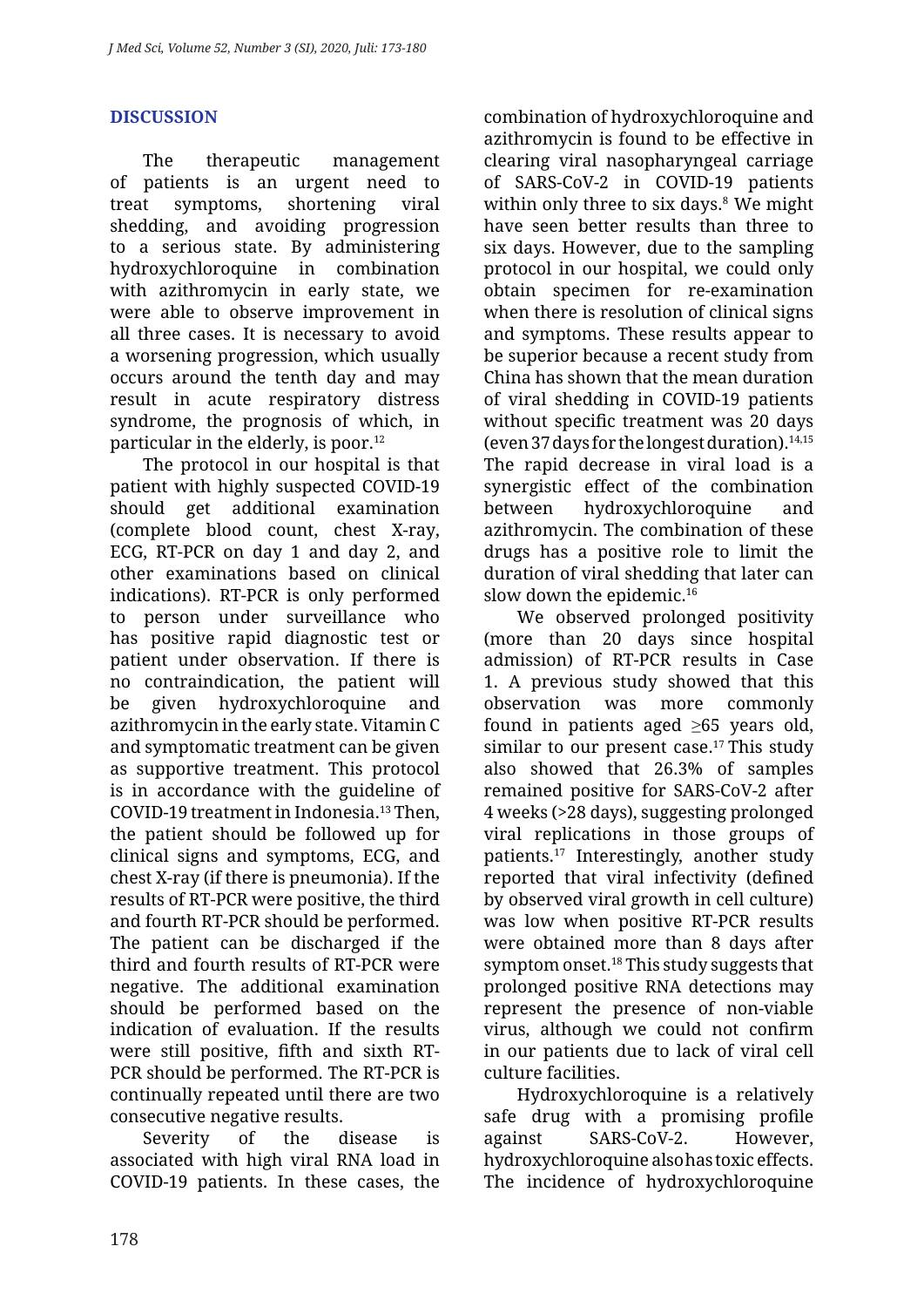overdose is low. It can be occurred when dosing at 20 mg/kg and has been fatal at over 30 mg/kg. The effects of overdose are nausea, drowsiness, visual disturbance, hypokalemia, convulsion, shock, and death**.** 19 The combination of hydroxychloroquine and azithromycin has a potential risk to induce severe QT prolongation. Therefore, we need to consider to perform ECG before starting the treatment. Hospitalizing patients with ECG monitoring can help in preventing cardiac side effects through early detection. In a few studies, there is possible toxicity from this drug combination. 20,21 However, in our case series, there was no observed toxicity.

Further studies of this treatment should be conducted to evaluate its double effects as antibacterial and antiviral therapy for COVID-19. These effects can eliminate the infection, hence reduce viral transmission in order to curb the spread of this pandemic. The possibility of this treatment being an international strategy to fight COVID-19 should be considered.

#### **CONCLUSION**

Since the emergence of the COVID-19 pandemic, there is an urgent need to effectively treat the disease and limit the duration of virus carriage. Many clinical trials have been conducted to investigate the potential therapies for COVID-19. We have shown that early combination therapy with hydroxychloroquine and azithromycin shows good clinical and virological (clearance) responses in our COVID-19 patients with no observable side effects. Therefore, further comprehensive studies are highly required to explore the role of this treatment for COVID-19.

# **ACKNOWLEDGEMENTS**

The authors thank Suci A. Widyaningsih for critical reading of this manuscript.

### **REFERENCES**

1. Zhu N, Zhang D, Wang W, Li X, Yang B, Song J, *et al.* A novel coronavirus from patients with pneumonia in China, 2019. N Engl J Med 2020; 382(8):727-733.

https://doi.org/10.1056/NEJMoa1211721

- 2. Zhou P, Yang XL, Wang XG, Hu B, Zhang L, Zhang W, *et al.* A pneumonia outbreak associated with a new coronavirus of probable bat origin. Nature 2020; 579(7798):270-273. https://doi.org/10.1038/s41586-020-2012-7
- 3. Coronaviridae Study Group of the International Committee on Taxonomy of Viruses. The species severe acute respiratory syndromerelated coronavirus: classifying 2019 nCoV and naming it SARS-CoV-2. Nat Microbiol 2020; 5(4):536-44.

https://doi.org/10.1038/s41564-020-0695-z

- 4. World Health Organization. Coronavirus disease (COVID-19) situation reports. [cited May 29, 2020]. Available from: https://www. who.int/emergencies/diseases/novelcoronavirus-2019/situation-reports
- 5. Sanders JM, Monogue ML, Jodlowski TZ, Cutrell JB. Pharmacologic treatments for coronavirus disease 2019 (COVID-19): a review. JAMA 2020;

https://doi.org/10.1001/jama.2020.6019

- 6. Zhai P, Ding Y, Wu X, Long J, Zhong Y, Li Y. The epidemiology, diagnosis, and treatment of COVID-19. Int J Antimicrob Agents 2020; 55(5):105955 https://doi.org/10.1016/j. ijantimicag.2020.105955
- 7. Wan S, Xiang Y, Fang W, Zheng Y, Li B , Hu Y, *et al*. Clinical features and treatment of COVID-19 patients in northeast Chongqing. J Med Virol 2020;

https://doi.org/10.1002/jmv.25783

8. Gautret P, Lagier JC, Parola P, Hoang VT, Meddeb L, Mailhe M, *et al.* Hydroxychloroquine and azithromycin as a treatment of